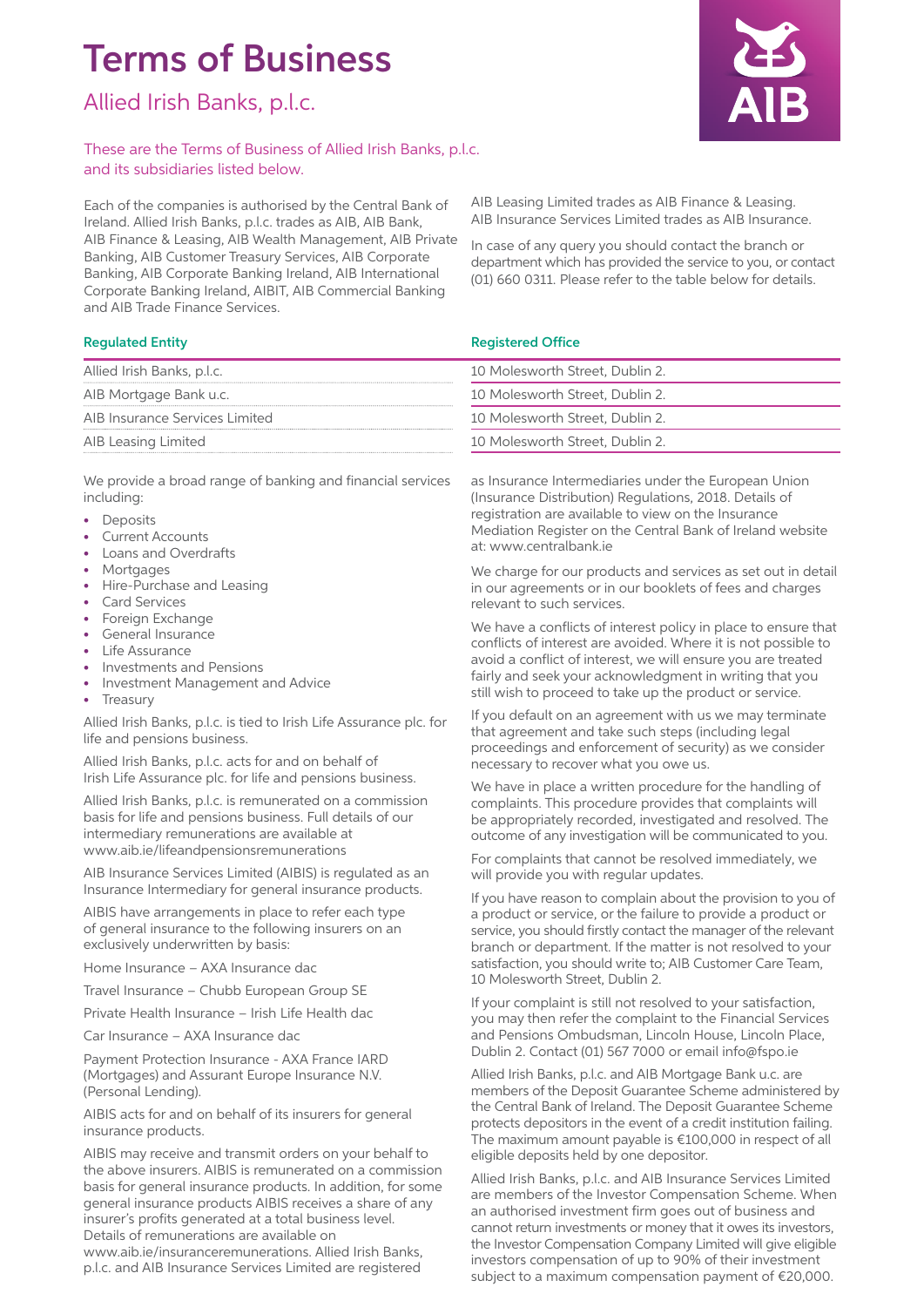The following entities are regulated by the Central Bank of Ireland and are subject to the following Codes of Conduct and other Codes that may be published from time to time. The following Codes can be found on the Central Bank's website www.centralbank.ie:

| Allied Irish Banks, p.l.c.     | The Consumer Protection Code<br>Code of Conduct on Mortgage Arrears<br>Code of Conduct on the Switching of Current Accounts with Credit Institutions<br>Minimum Competency Code |
|--------------------------------|---------------------------------------------------------------------------------------------------------------------------------------------------------------------------------|
| AIB Mortgage Bank u.c.         | The Consumer Protection Code<br>Code of Conduct on Mortgage Arrears<br>Minimum Competency Code                                                                                  |
| AIB Insurance Services Limited | The Consumer Protection Code<br>Minimum Competency Code                                                                                                                         |
| AIB Leasing Limited            | Minimum Competency Code                                                                                                                                                         |

We have in place a written policy in relation to how we will use your personal data/use of information, please refer to the Data Protection Notice below. Terms of Business effective from 16<sup>th</sup> June 2020.

# Data Protection Notice

Effective 25th May 2018

We respect your trust in us to use, store and share your information. In this notice, we explain how we collect personal information about you, how we use it and how you can interact with us about it.

We try to keep this notice as simple as possible but if you are unfamiliar with our terms, or want more detail on any of the information here, please see our website's Frequently Asked Questions at www.aib.ie/dataprotection. You can also ask for more details at your local branch or contact us 0818 303 032.

#### 1. Who we are

When we talk about "AIB", or "us" or "we" in this notice, we are talking about Allied Irish Banks, p.l.c. and its subsidiaries, affiliates and their respective parent and subsidiary companies (including AIB, EBS and Haven).

We share your information within AIB Group to help us provide our services, comply with regulatory and legal requirements, and improve our products.

#### 2. Data Protection Officer

Our Data Protection Officer oversees how we collect, use, share and protect your information to ensure your rights are fulfilled. You can contact our Data Protection Officer at DPO@aib.ie or by writing to them at: Data Protection Officer, 2 Burlington Road, Dublin 4, D04 WV00.

#### 3. How we collect information about you

We collect personal information from you, for example when you open an account; make a deposit; apply for products and services; use your credit or debit card; complete transactions; or look for advice. We also collect information through our website, apps, social media, discussion forums, market research and our CCTV footage. We will sometimes record phone conversations and we will always let you know when we do this.

We may collect information to identify you through voice, facial or fingerprint (biometric data) recognition technology. We always ask for your consent to do this.

Our websites use 'cookie' technology. A cookie is a little piece of text that our server places on your device when you visit any of our websites or apps. They help us make the sites work better for you.

When you apply to us for products and services, and during the time you use these, we carry out information searches and verify your identity. We do this by sending and receiving information about you to and from third parties including

credit bodies such as the Central Credit Register. We and these credit bodies may keep records of our searches whether or not the product or service goes ahead.

### 4. How we keep your information safe

We protect your information with security measures under the laws that apply and we meet international standards. We keep our computers, files and buildings secure.

When you contact us to ask about your information, we may ask you to identify yourself. This is to help protect your information

#### 5. How long we keep your information

To meet our legal and regulatory obligations, we hold your information while you are a customer and for a period of time after that. We do not hold it for longer than necessary.

#### 6. Meeting our legal and regulatory obligations

To use your information lawfully, we rely on one or more of the following legal bases: • performance of a contract;

- legal obligation;
- protecting the vital interests of you or others;
- public interest;
- our legitimate interests; and
- your consent.

To meet our regulatory and legal obligations, we collect some of your personal information, verify it, keep it up to date through regular checks, and delete it once we no longer have to keep it. We may also gather information about you from third parties to help us meet our obligations. If you do not provide the information we need, or help us keep it up to date, we may not be able to provide you with our products and services.

#### 7. Consent

Sometimes we need your consent to use your personal information. With direct marketing for example, we need your consent to make you aware of products and services which may be of interest to you. We may do this by phone, post, email, text or through other digital media.

You can decide how much direct marketing you want to accept when you apply for new products and services.

If we ever contact you to get your feedback on ways to improve our products and services, you have the choice to opt out.

When we use sensitive personal information about you, such as medical or biometric data, we ask for your consent. Before you give your consent, we tell you what information we collect and what we use it for. You can remove your consent at any time by contacting us.

#### 8. How we use your information

- We use information about you to: provide relevant products and services;
- identify ways we can improve our products and services;
- maintain and monitor your products and services;
- protect both our interests;
- meet our legal and regulatory obligations; and
- decide and recommend how our products and services might be suitable for you.

To provide our products and services under the terms and conditions we agree between us, we need to collect and use personal information about you. If you do not provide this personal information, we may not be able to provide you with our products and services.

We analyse the information that we collect on you through your use of our products and services and on our social media, apps and websites. This helps us understand your financial behaviour, how we interact with you and our position in a market place. Examples of how we use this information includes helping protect you and others from financial crime, offering you products and services and personalising your experience.

We may report trends we see to third parties. These trend reports may include information about activity on devices, for example mobile phones, ATMs and selfservice kiosks, or card spend in particular regions or industries. When we prepare these reports, we group customers' information and remove any names. We do not share information in these reports that can identify you as a customer, such as your name, or account details.

We sometimes use technology to help us make decisions automatically. For example, when you apply for a loan online. Before we make a decision, we automatically score the information you give us, any information we already hold about you, and any information we may get from other sources.

#### 9. Your information and third parties

Sometimes we share your information with third parties.

For example to:

- provide products, services and information;
- analyse information;
- research your experiences dealing with us;
- collect debts;
- sell your debts;
- sell whole or part of our business;
- prevent financial crime;
- help trace, investigate and recover funds on your behalf;
- trace information; and
- protect both our interests.